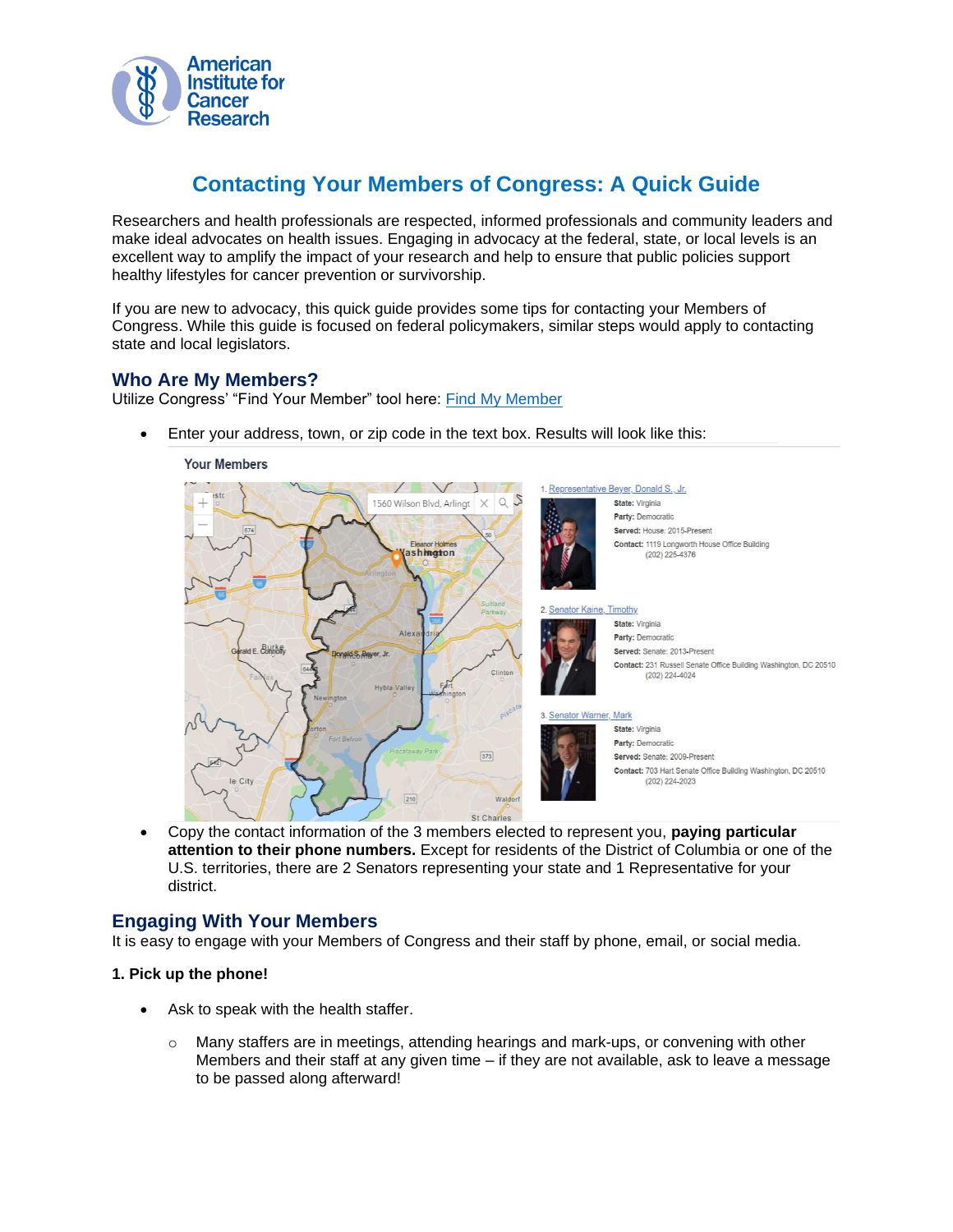- Tell them you are a constituent.
	- o Be prepared to share your address or affiliation to the state/district.
- Tell them what you are calling about.
	- o This will allow your call or message to be routed correctly.
	- o For example, I'm calling to ask for the Senator's support for increased funding for cancer research.
- Tell them why the issue matters to you and to others in the state/district.
	- $\circ$  Share your story from your personal point of view. Talk about your work or your personal experience and how you, your family, and others in your community have been impacted – either positively or negatively – by a policy or lack of policy. This is your opportunity to make the case for why the policy change is important to you and others like you. For example, if advocating for increased federal research funding, talk about your research and the impact it has had – or could have – if more funding were available.
	- o Keep your message brief and stick to the issue at hand.
- Ask for their support.
	- o Ask if your Member will support the issue.
		- If the answer is yes  $-$  thank them!
		- If the answer is no thank them for their consideration, and if possible, find out what concerns the Member might have.
		- If the staffer is not sure thank them for bringing it to the Member's attention, and ask when would be a good time to follow up.
	- $\circ$  If you are advocating for a specific bill, provide bill number for the staffer to note, if possible. For example: The Food Labeling Modernization Act of 2021's bill numbers are S.2594 and H.R.4917. The bill numbers should be provided in any advocacy materials or you can find them at [congress.gov.](https://www.congress.gov/)
- Thank them for their time and let them know you are a resource.
	- $\circ$  Advocacy, and democracy, is a collaborative process! Leave further contact information and make sure you obtain theirs - to continue the dialogue.
- Follow up
	- $\circ$  Follow up shortly after a meeting or phone call to thank them for their time, share your contact information, and provide any additional information or resources. If you speak with them by phone – feel free to follow up via email, or vice versa.
	- $\circ$  Plan to check in periodically. Follow up on any outstanding items from the prior conversation. Share your latest policy-relevant research. If there is an upcoming opportunity for policy action on an issue that is important to you, reach out again to remind them of your position and why. After a vote, or after they take your requested action, thank them. Members want to know that they are meeting the needs of their constituents.

**Have questions? Did you speak with your Member's office? Share your feedback with AICR staff at [advocacy@aicr.org.](mailto:advocacy@aicr.org)**